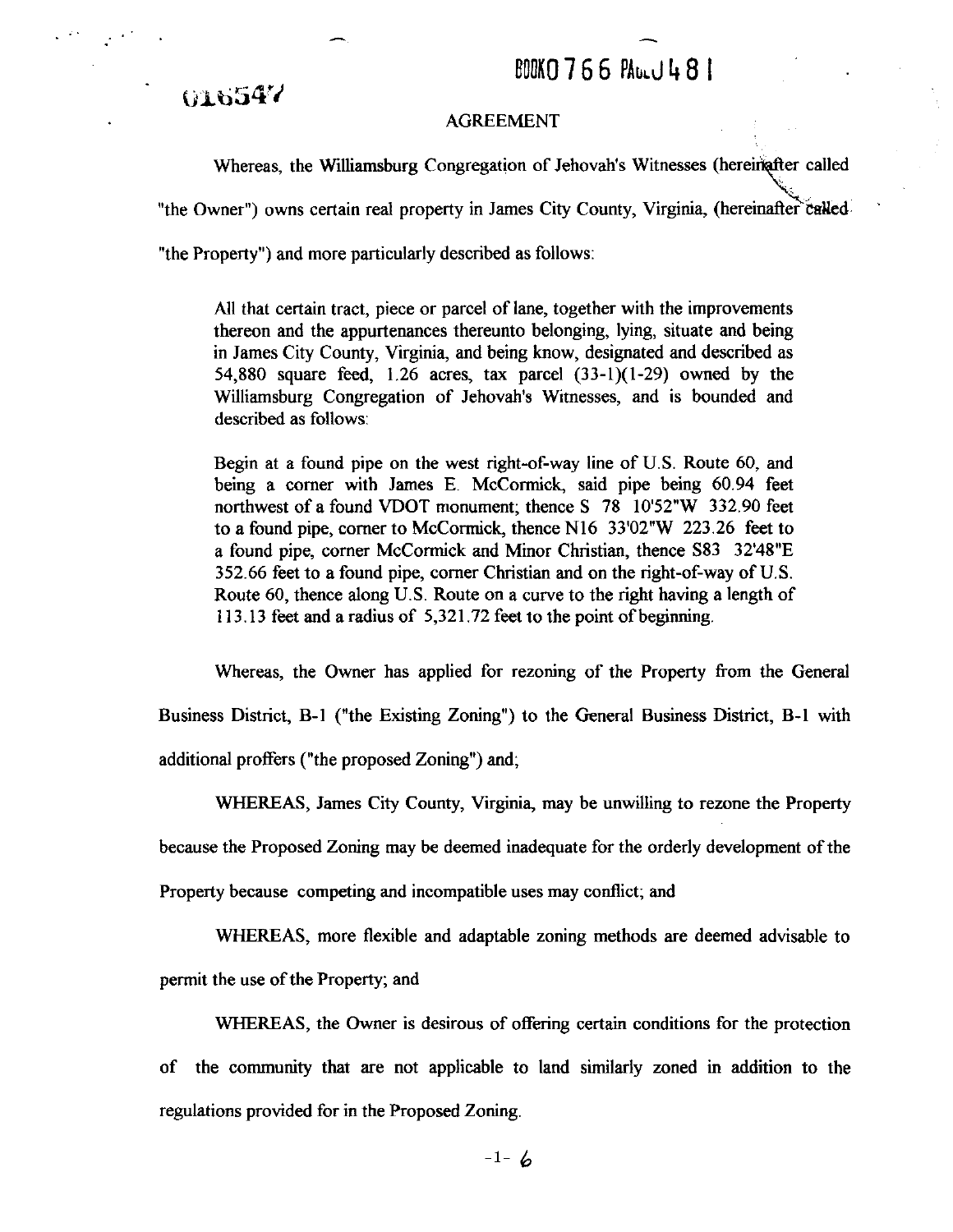## BOOK0 **7 6** b **PA6EO** 4 **8** 2

-

NOW, THEREFORE, this Agreement witnesseth that for and in consideration of James City County, Virginia, rezoning the Property from the Existing Zoning to the Proposed Zoning and pursuant to Section 15.1-149.1, et seq. of the Code of Virginia, 1950, as amended, and Section 20-16 of the Zoning Ordinance of James City County, Virginia, the Owner agrees that in addition to the regulations provided for in the Proposed Zoning, it will meet and comply with all of the following conditions for the development of the Property.

#### **CONDITIONS**

I. Prior to submittal of a site plan for the development of the Property, the Owner, at its expense, shall cause to be prepared a comprehensive drainage study of the Property for review and approval by the Director of Code Compliance or his duly designated representative.

2. Upon approval of the aforesaid drainage study, the Owner, at its expense, shall be obligated to incorporate the recommendations of that study in the site plan for the development of the Property.

3. Prior to the submittal of a site plan for the development of the Property, the Owner, at its expense, shall cause to be prepared for review and approval by James City County, Virginia, a Phase I archaeological study for the Property. **A** Phase I study shall include reconnaissance, systematic surface collection and shovel test pits every 90 to 150 feet.

4. No building shall be erected closer than one hundred (100) feet to the edge of the right-of-way of Richmond Road (U.S. Route 60).

5. No parking lot shall be erected closer than fifty (50) feet to the edge of the right-of-way of Richmond Road (U.S. Route 60).

 $-2 - 6$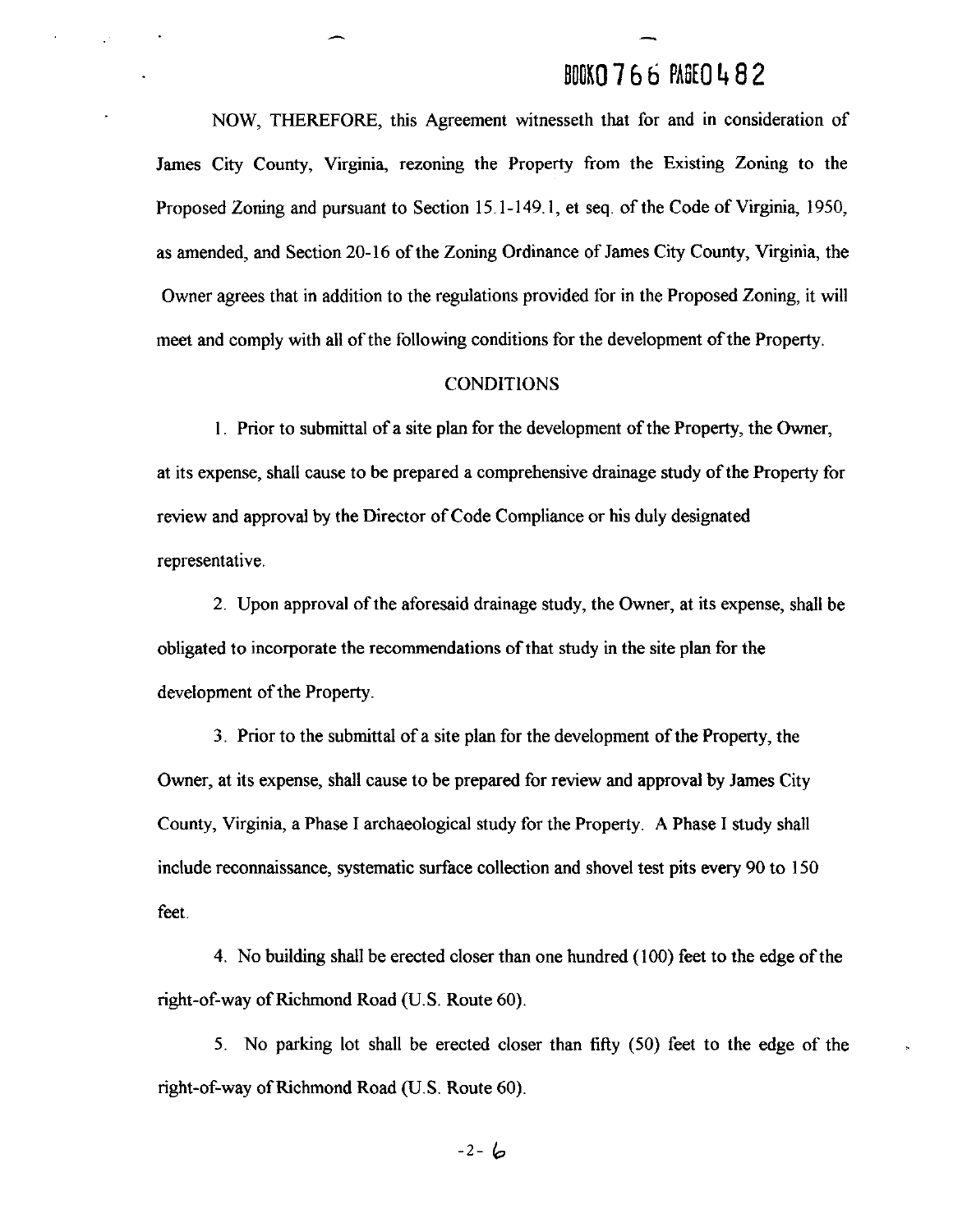## BOOKU , 66 PAGEO 483

6. Open space regulations shall be in accordance with the LB, Limited Business District requirement outlined in Section 20-86.D.3.C. of the Zoning Ordinance of James City County, Virginia

 $\frac{1}{4}$  ,  $\frac{1}{2}$  ,  $\frac{1}{2}$ 

7 After the approval of building plans but before the issuance of a building permit for the development of the Property and the adjacent parcel now or formerly owned by James E. McCormick, et ux, the southerly and westerly property lines of the Property shall be extinguished and no further subdivision of the Property shall be permitted except as may be necessary for the widening of Richmond Road (U.S. Route 60). Upon the extinguishment of said property lines, no entrance to and from the Property to Richmond Road (U.S. Route 60) shall be permitted; however, the entrance to and from Richmond Road (U.S. Route 60) on the adjacent parcel now or formerly owned by James E. McCormick may be used in conjunction with the development of the Property.

**8.** The Owner shall design and construct within the right-of-way of Richmond Road (U.S. Route 60) a deceleration/left-turn lane on both the westbound lane at the existing crossover West of the proposed entrance to the Property, and on the Eastbound lane at the existing crossover East of the proposed entrance to the property. Such lanes shall be designed and constructed in accordance with plans and specifications prepared and based upon the design criteria of VDOT, its reasonable recommendations, and sound engineering practices. Such improvements shall also include construction of the taper and **turn** lane for eastbound vehicles utilizing the proposed entrance to the Property and the adjacent parcel. The final design specifications for all **turn** lane improvements specified in this paragraph shall be approved by VDOT and the Development Review Committee of the James City County Planning Commission. All improvements referenced in this paragraph shall be completed, or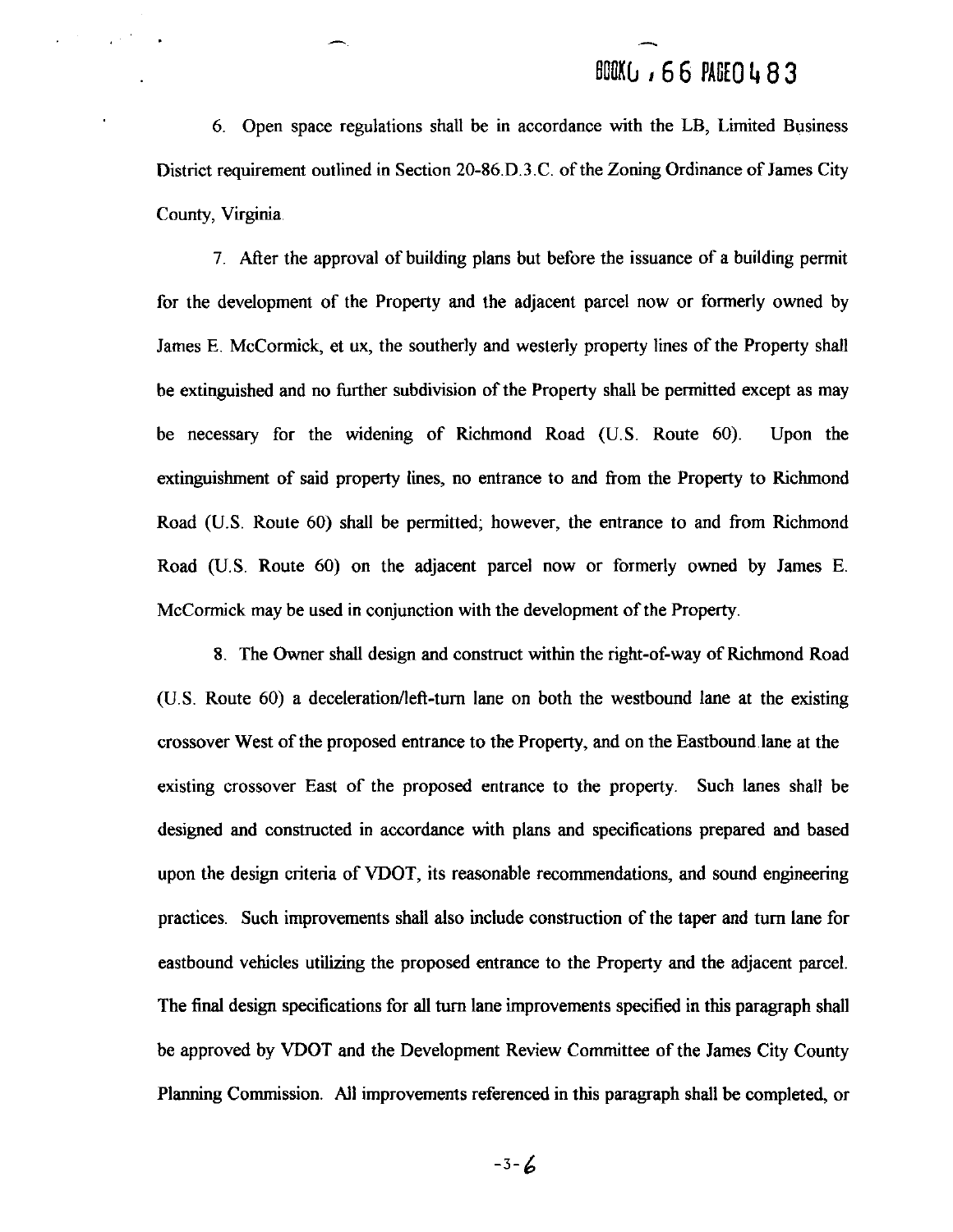## **DOOKO766 PAGE0484**

an appropriate bond posted, prior to the issuance of a final certificate of occupancy for occupation and use of the improvements constructed on the Property.

**9.** The Owner shall incorporate in its site plan for the development of the Property, a seventy five (75) foot "Restricted Area" along a portion of the northerly property line adjacent to the property now or formerly owned by Minor Christian, but exclusive of any portion of the Property within one hundred (100) feet of the right-of-way of Richmond Road (U.S. Route 60).

10. Except as herein provided, the Owner shall not construct any structures within the "Restricted Area" but shall provide and maintain, at its expense, within the "Restricted Area", and adjacent to the northerly property line, a permanent evergreen screen twenty five (25) feet in width, utilizing existing transplanted or new evergreen trees. Such evergreen screen, if new, shall, at a minimum, include a double row of evergreen trees such as leyland cypress, white pine, red cypress, or other screening trees, supplemented as required with flowering shrubs to provide aesthetic variety and interest to the Restricted Area. Such landscaping shall be reviewed and approved by the Development Review Committee of the James City County Planning Commission to insure consistency with the objectives and intent of these proffers; however, notwithstanding anything else to the contrary, the Owner shall be allowed to construct curbs, gutters, paved parking lots and access roads, sidewalks and lighting within the remaining fifty (50) feet of the "Restricted Area".

11. The following uses, generally permitted in the General Business, B-1 District shall not be allowed:

a) Fish Markets

 $\mathcal{L}^{(1)}$  and  $\mathcal{L}^{(2)}$ 

b) Lumber and building supply (with storage and repair limited to a fully enclosed building).

 $-4 - 6$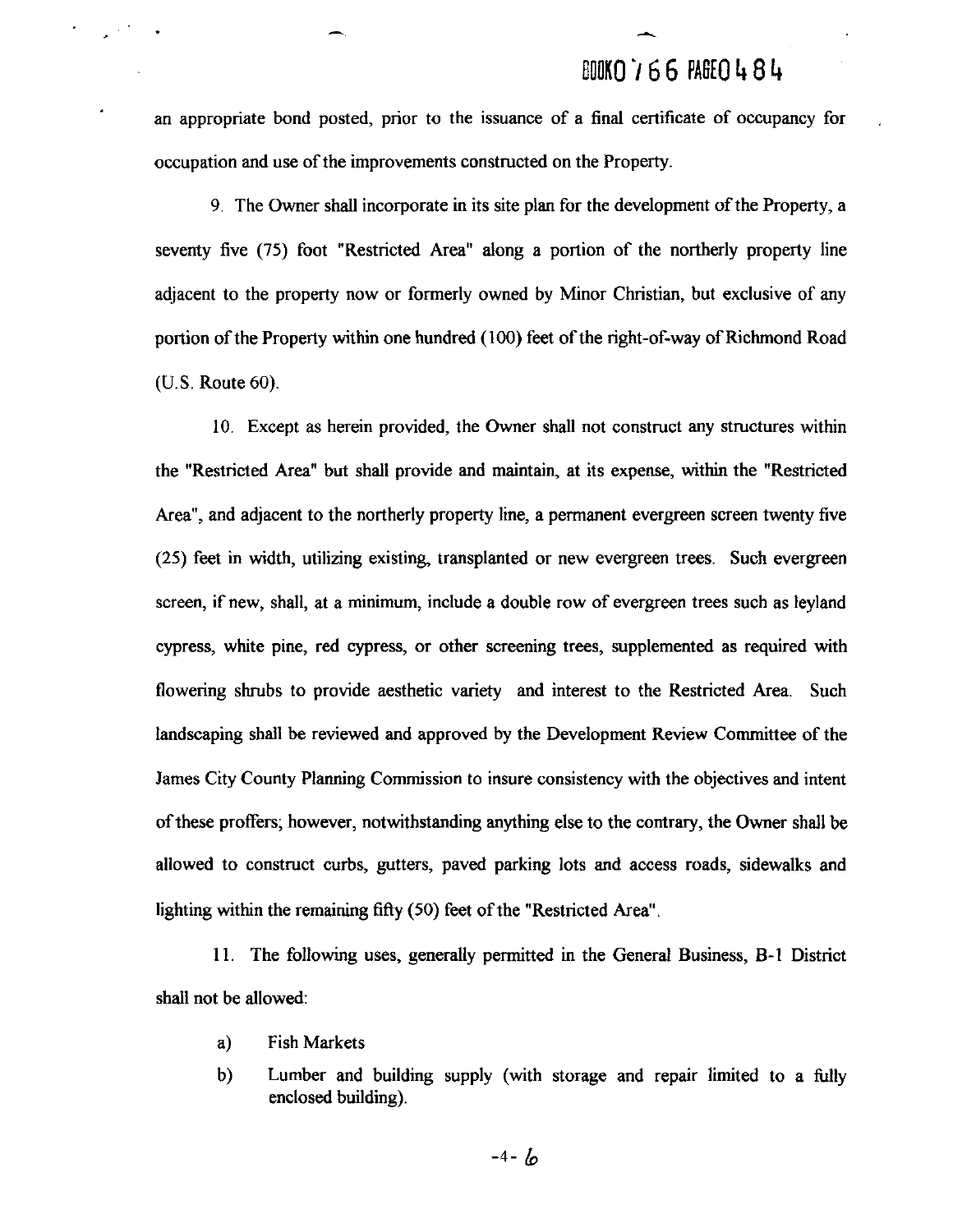- Plumbing and electrical supply (with storage limited to a fully enclosed  $c)$ building).
- Automobile service stations.  $\mathbf{d}$
- $e)$ Machinery sales and service (with storage limited to a fully enclosed building).
- Lodges, civic clubs, fraternal organizations and service clubs.  $\mathbf{f}$
- Funeral homes.  $g)$
- $h)$ **Cemeteries**

 $\mathcal{L}^{\mathcal{A}}$  and  $\mathcal{L}^{\mathcal{A}}$  and  $\mathcal{L}^{\mathcal{A}}$  and  $\mathcal{L}^{\mathcal{A}}$ 

- $i)$ Gunsmith (excluding shooting ranges).
- Feed, seed and farm supply stores.  $\ddot{\mathbf{i}}$
- $\mathbf{k}$ Wholesale and warehousing (with storage limited to a fully enclosed building).
- $\mathbf{I}$ Marinas, docks, piers, yachts clubs, boat basins and servicing, repair and sale facilities for the same with sale of fuel in accordance with Section **20-38.**
- Wholesale and retail marine or waterfront businesses to include the receipt,  $m)$ storage and transshipment of waterborne commerce, or seafood receiving, packing or distribution.
- $\mathbf{n}$ Radio and television stations and accessory antenna or towers
- Telephone exchanges and telephone switching stations.  $\mathbf{o}$
- Convenience stores with sale of fuel  $p$
- $q)$ Veterinary offices
- New and/or rebuilt automotive parts sales (with storage limited to a fully  $r)$ enclosed building).
- $s)$ Contractor's offices with storage of materials and equipment limited to a fully enclosed building.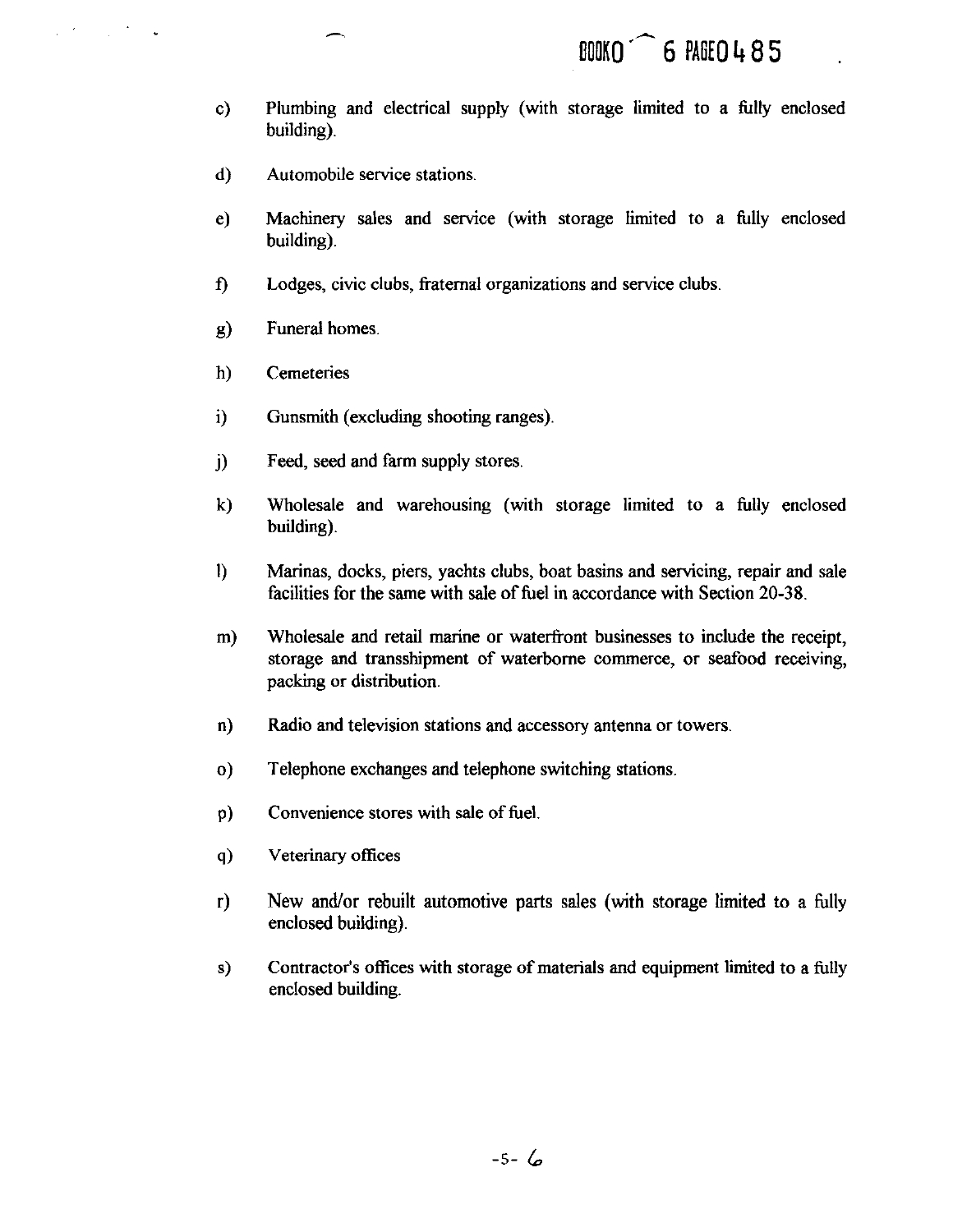# BOOKO 766 PAGEO 486

12. Alterations and/or expansions of the existing church use shall have to comply only with Condition **5** of these proffers. Any use other than the existing church use shall comply with the proffers in full.



 $\sim 10^{10}$ 

### WLLLlAMSBURG CONGREGATlON OF JEHOVAH'S WITNESSES

By Happy X. Brouse

STATE OF VIRGINIA

COUNTY OF  $\frac{\int \text{a} m \epsilon \leq C_1 + y}{\int \text{b} m \epsilon}$ , to-wit:

The foregoing instrument was acknowledged before me this  $A<sup>++</sup>$  day of

 $19\frac{95}{5}$ , by Ralph G. Brown on Celober

behalf of the Williamsburg Congregation of Jehovah's Witnesses.

<u>Eleza e TO Book</u>

My commission expires:  $1 - 31 - 76$ 

| VIRGINIA: Cliy of Williamsburg and County of<br>James City, to Wit:            |
|--------------------------------------------------------------------------------|
| In the Clerk's office of the Circuit Court of the                              |
| City of Williamsburg and County of James City the                              |
|                                                                                |
| was precent with certificate annexed and<br>admitted to record of 1:35 o'clock |
| Teste: Helene S. Ward, Clerk                                                   |
| by Wales o Sillard                                                             |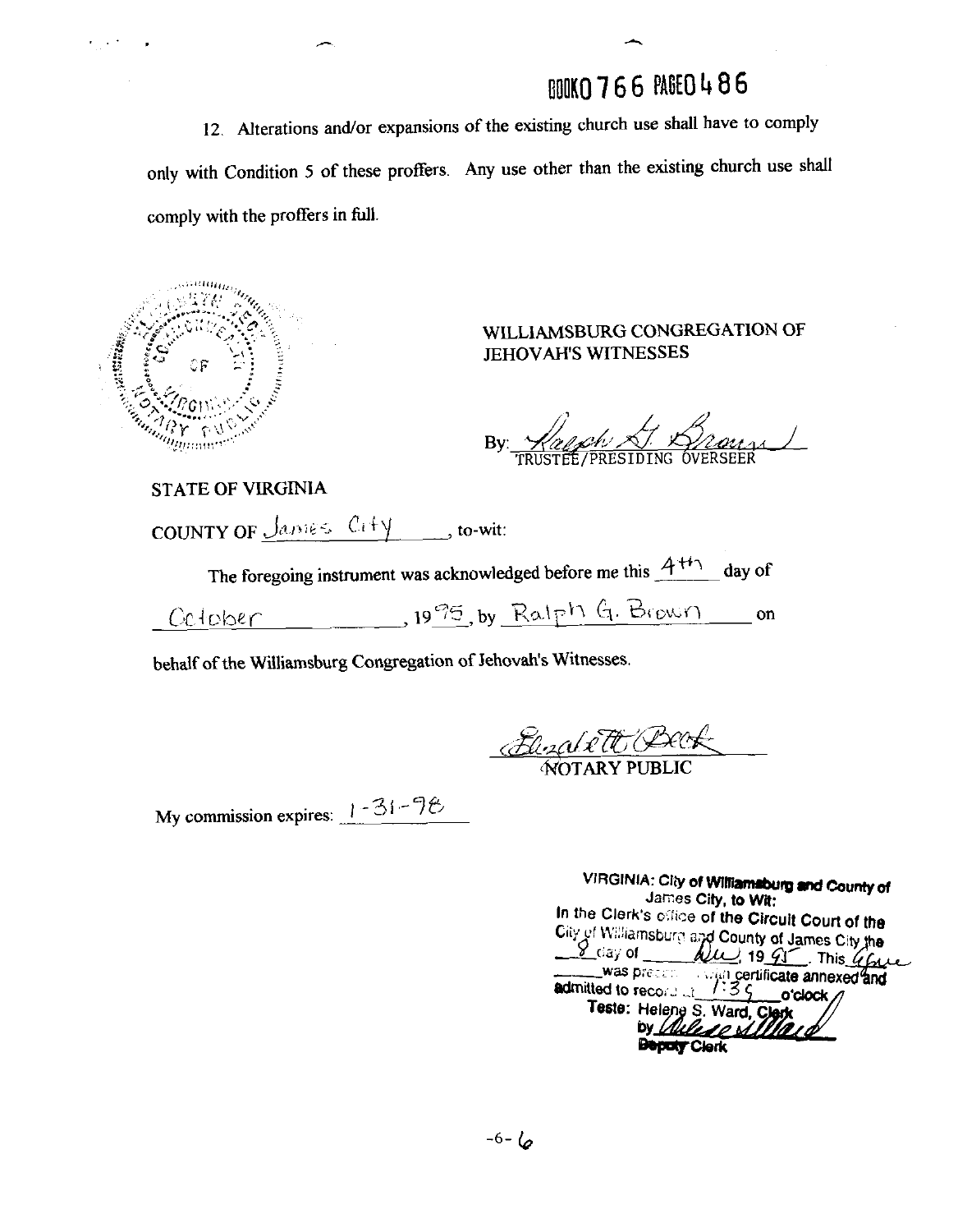in profession<br>In professional<br>be hind Prime Outlets

### **CERTIFICATE OF RELEASE**

-

| Place of Record:         | Clerk's Office of the Circuit Court for the City of Williamsburg<br>and County of James City                                                                                                                                                                                                                                                                                                                                                                                                                                                                                                                               |
|--------------------------|----------------------------------------------------------------------------------------------------------------------------------------------------------------------------------------------------------------------------------------------------------------------------------------------------------------------------------------------------------------------------------------------------------------------------------------------------------------------------------------------------------------------------------------------------------------------------------------------------------------------------|
| Agreements Dated:        | November 16, 1989 and October 4, 1995                                                                                                                                                                                                                                                                                                                                                                                                                                                                                                                                                                                      |
| Deed Book:               | 458 Page 120 et. seq. and Deed Book 766, Page 481 et. seq.                                                                                                                                                                                                                                                                                                                                                                                                                                                                                                                                                                 |
| Name of Grantor:         | <b>Williamsburg Congregation of Jehovah's Witnesses</b>                                                                                                                                                                                                                                                                                                                                                                                                                                                                                                                                                                    |
| Description of Property: | All that certain tract, piece or parcel of land, together with the<br>improvements thereon and the appurtenances thereunto belonging,<br>lying, situate and being in James City County, Virginia, and being<br>known, designated and described as 54,880 square feet, 1.26 acres,<br>tax parcel $(33-1)$ $(1-29)$ owned by the Williamsburg Congregation<br>of Jehovah's Witness, and is bounded and described as follows:                                                                                                                                                                                                 |
|                          | Begin at a found pipe on the west right-of-way line of U.S. Route<br>60, and being a corner with James E. McCormick, said pipe being<br>60.94 feet northwest of a found VDOT monument; thence S 78<br>10'52"W 332.90 feet to a found pipe, corner to McCormick, thence<br>N16 33'02"W 223.26 feet to a found pipe, corner McCormick and<br>Minor Christian, thence S83 32'48"E 352.66 feet to a found pipe,<br>corner Christian and on the right-of-way of U.S. Route 60, thence<br>along U.S. Route 60 on a curve to the right having a length of<br>113.13 feet and a radius of 5,321.72 feet to the point of beginning. |

The undersigned does hereby certify that the obligations of the above-mentioned agreements are released insofar as the same are applicable to the above-described property, said obligations having been replaced by Proffers dated October 8, 1999 recorded November 23, 1999 **as** document number 990024650. The undersigned is the duly appointed Zoning Administrator charged with enforcing and interpreting proffers for James City County, the beneficiary of the obligations created by said agreements.

1111s U~~cumenr **prcparcd** by.

**Kaufinan** & Canoles. P.C. 1200 Old Colony **Lane**  Williamsburg. **Virginia** 23185 Page I of 2